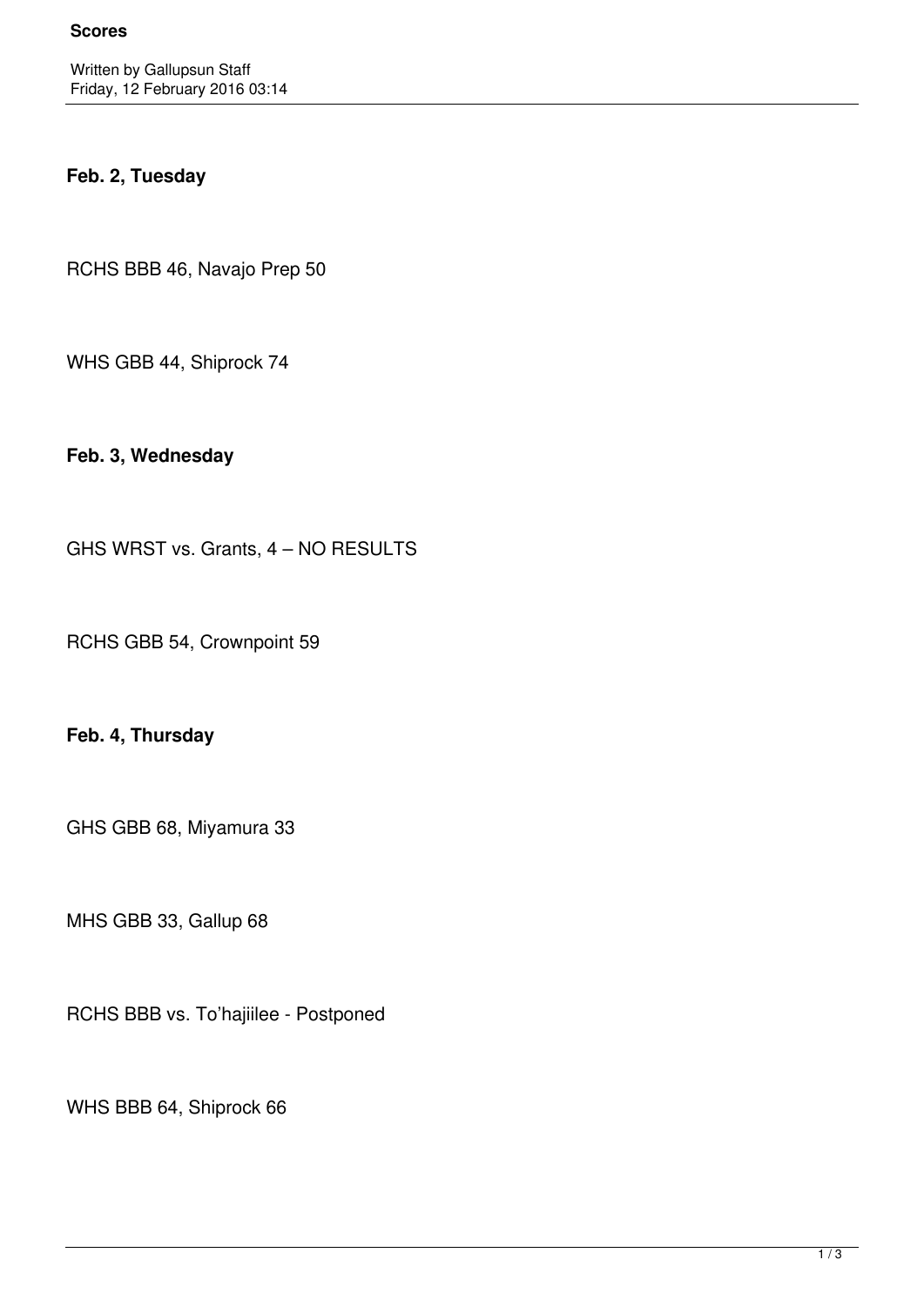#### **Scores**

Written by Gallupsun Staff Friday, 12 February 2016 03:14

### **Feb. 5, Friday**

MHS BBB 41, Farmington 77

RCHS GBB 37, Navajo Prep 40

ToHS BBB 61, Navajo Prep 52

WHS GBB 41, Bloomfield 64

**Feb. 6, Saturday**

GHS WRST @ Dist. 1-5A No individual records available. GHS finished fifth in this team meet.

MHS WRST @ Dist. 1-5A AJ Starkovich and Gabe Duckett both posted 5-0 records in this team meet. MHS finished fourth.

MHS GBB 46, Farmington 66

RCHS BBB 39, Crownpoint 28

ToHS GBB 72, Newcomb 22

WHS BBB 47, Bloomfield 63